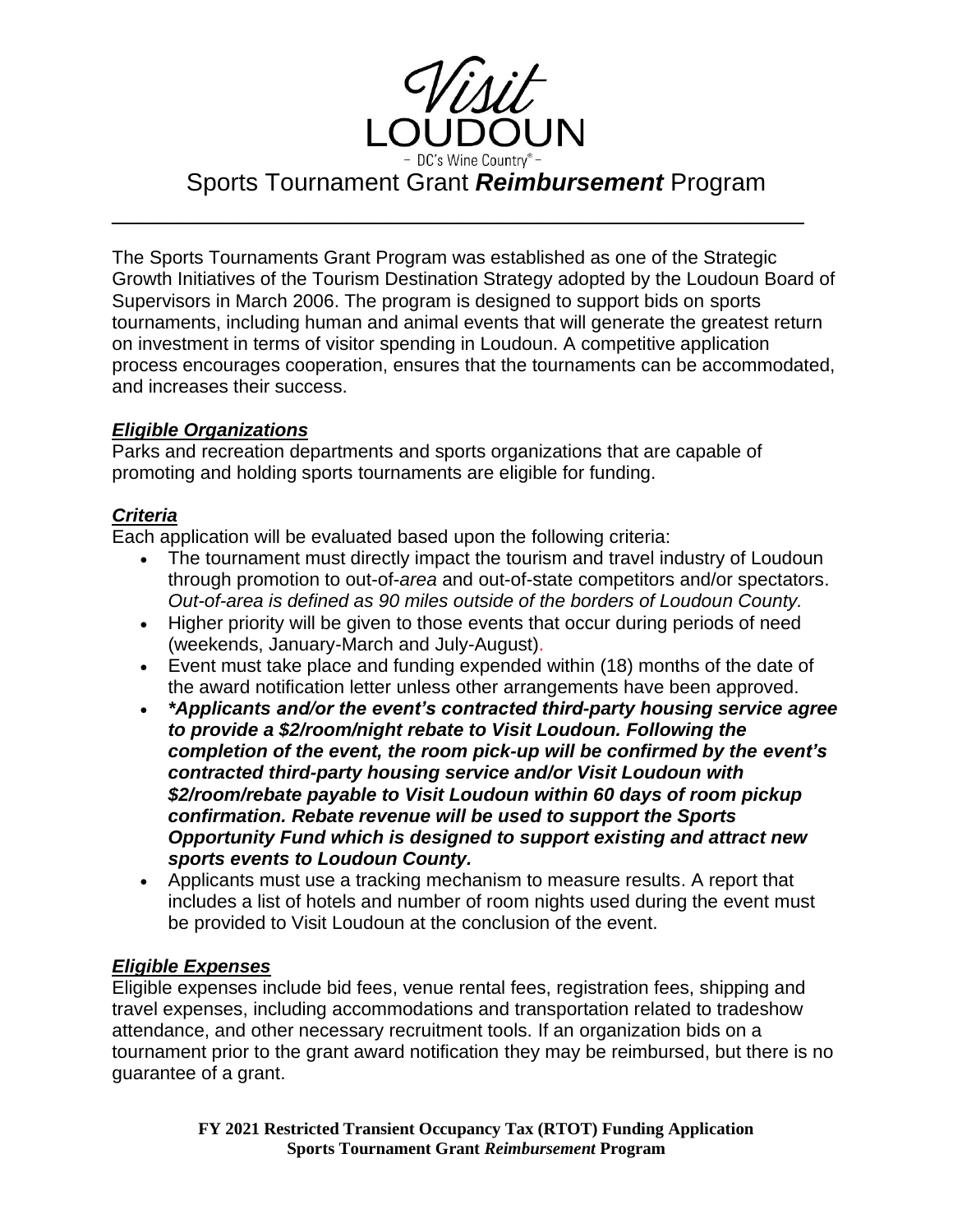

### *Funding*

A total of up to \$50,000 is available for allocation for events starting after August 1, 2020.

## **Payment**

Following the completion of the event, payment will be made based on actual room night pickup reported. For example: if the award was based on 1,000 room nights booked for an event and only 750 were shown on the pickup report, payment would be 75% of the award amount.

### *Application Process*

- 1. Applications and supporting materials are due by **4 pm on** *Friday, May 22, 2020.* Please use the online submission form which can be found at [https://www.visitloudoun.org/sports/tournament-support/.](https://www.visitloudoun.org/sports/tournament-support/)
	- *It is the applicant's responsibility to confirm that the application has been received. Please contact Greg Harp, 703-669-2008, to confirm receipt of submitted application. Visit Loudoun will not be responsible for undelivered applications.*
- 2. At the time of the deadline, the applications are reviewed for completeness. If an application is not complete it is returned and is not considered by the review committee.
- 3. Complete applications are sent to a volunteer review committee which will make recommendations to the Visit Loudoun Board of Directors for approval.
- 4. The Visit Loudoun Board of Directors votes on the committee recommendations during their July board meeting
- *5.* Award notification letters will be sent to the applicants informing them of any awarded funds and the amount.
- *6. Funding must be expended within (18) months of the date of the award notification letter. Event must take place within 18 months of the date of the award notification letter unless other arrangements have been approved.*